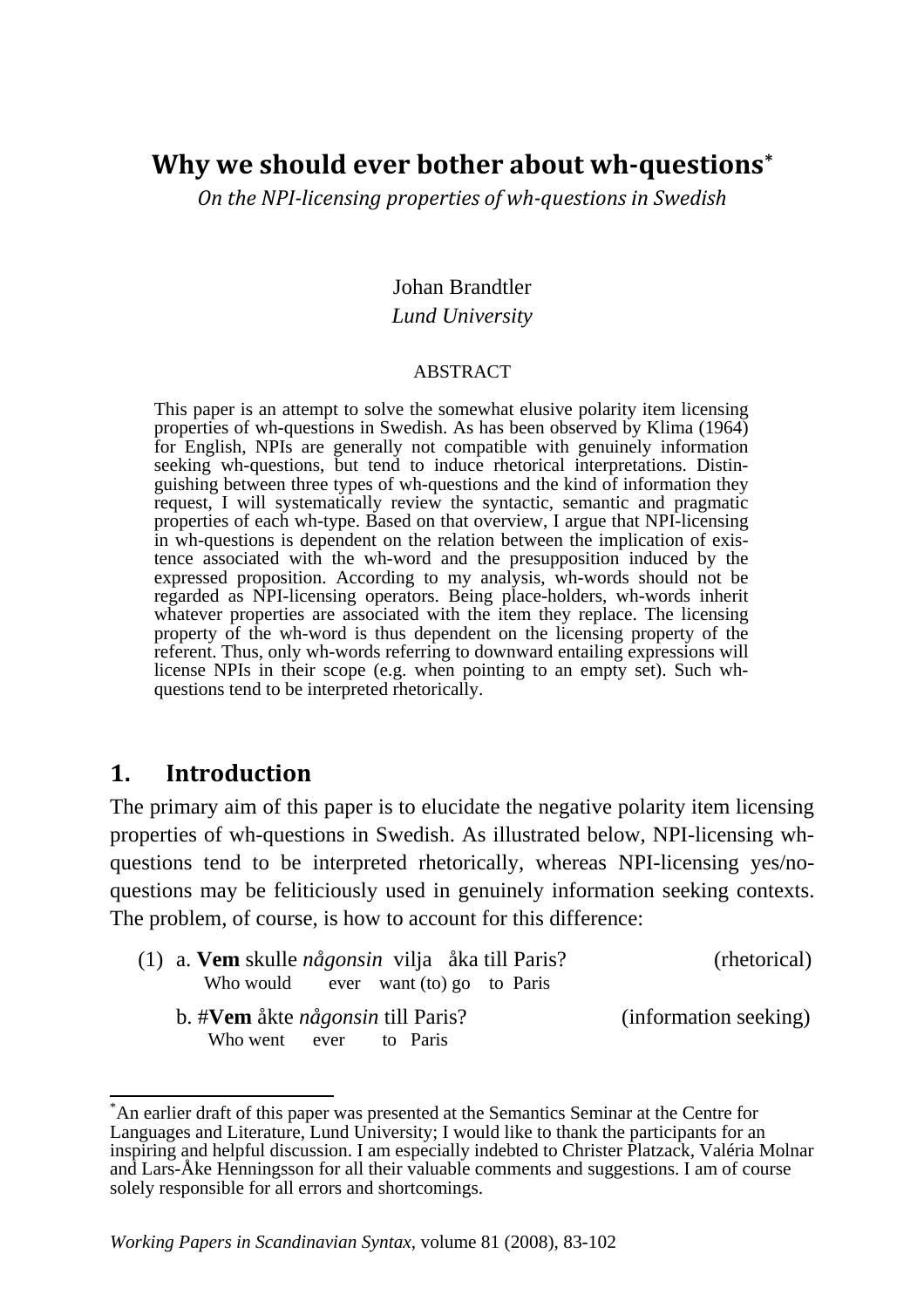(2) a. Kommer man *någonsin* att kunna lita på banken igen? (rhetorical) Will you ever INF be-able-to trust bank-the again b. Har du *någonsin* varit i Paris? (information seeking) Have you ever been to Paris

This observation is not new; as Klima (1964) noticed, so called 'strong' NPIs (e.g. *lift a finger*, *give a damn*) induce rhetorical interpretations of questions in English, and are consequently not compatible with genuine information-seeking questions, see (3) below. Weak NPIs (e.g. *any*, *ever*), on the other hand, may be licensed in information-seeking contexts, as in (4). The examples in (4) are taken from Guerzoni & Sharvit (2007:362).

- (3) a. **Who** *gives a damn* about bankers and their lost fortunes? b. *Who will lift a finger* to legislate for the voiceless and powerless?
- (4) a. **Who** cooked *anything*? b. **Who** was *ever* in Paris?

Swedish seems to differ from English in this respect, in that also weak NPIs induce rhetorical interpretations of wh-questions. But the generalization does not hold for all kinds of wh-questions; note that an NPI within the scope of *varför* ('why') and *hur* ('how') does not necessarily lend a rhetorical flavor to the question:

- (5) A: **Varför** skulle jag *någonsin* vilja göra det? Why would I ever want (to) do that
	- B: För att det är nyttigt Because it is healthy

- (6) A: **Hur** kan jag *någonsin* gottgöra dig?[1](#page-1-0) How can I ever compensate you B: Köp mig en kopp kaffe!
	- Buy me a cup (of) coffee

Admittedly, both (5) and (6) are strongly suggestive of a negative answer (e.g. *nothing could ever make me want to do that* and *I could do nothing to compensate you*, respectively). But importantly, these questions may be answered informatively, e.g. by explicating the reasons for doing a certain thing or suggesting how the addressee may be compensated  $-$  a fact that distinguishes (5)

<span id="page-1-0"></span><sup>1</sup> Note also that this question may be paraphrased as a *yes/no*-question: *Kan jag någonsin gottgöra dig?* ('Can I ever make it up to you').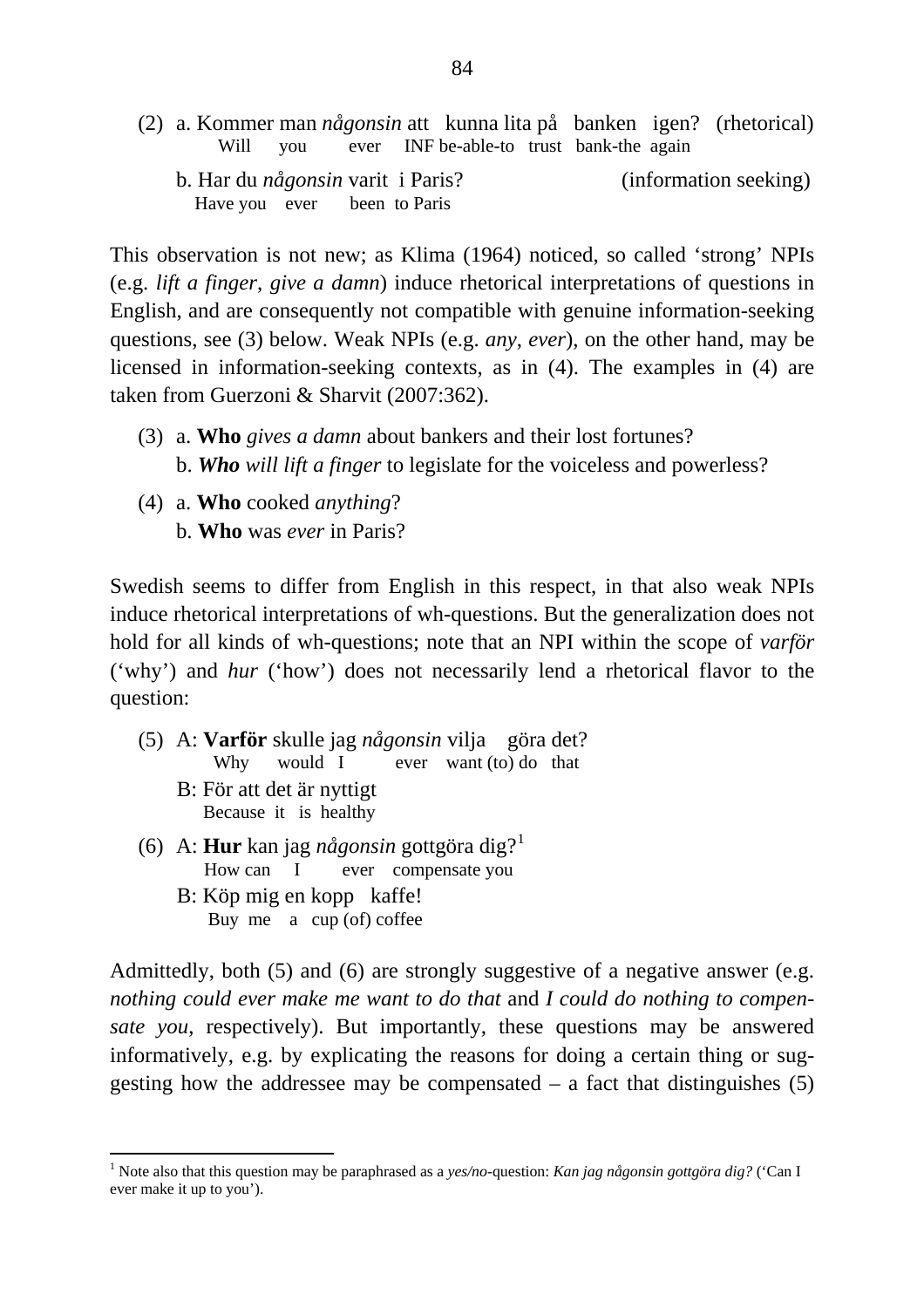and (6) from (1) above. The interpretation of an NPI-licensing wh-question thus seems to be partly dependent on the semantic properties of the wh-word.

 Taking this brief sketch as the outset, I will address and attempt to answer the following two questions in the remainder of this article:

- What are the licensing properties of wh-questions in Swedish?
- When and why does an NPI give rise to a rhetorical interpretation in Swedish wh-questions?

In order to answer the first question, the second question may provide a good starting point. In section 2, I will present a categorization of wh-questions based on the kind of information they request. For each clause type, I will relate its syntactic form to its pragmatic function and its semantic interpretation, thus getting a rather fine-grained classification of wh-questions in Swedish. This section paves way for the analysis in section 3, in which I try to dissect the NPI-relevant aspects of wh-questions. In short, my proposal builds on the wh-variable: getting its scope from its syntactic position, it will license NPIs whenever it points to a downward entailing expression, e.g. an empty set. This in turn explains why NPIs are not compatible with information seeking contexts. A short summary in section 4 concludes this article.

# **2. The Structural Properties of whquestions in Swedish**

Before being able to reach any kind of generalization on the NPI-licensing properties of wh-questions, it is substantial to distinguish between the various whwords and the kind of information they request, especially considering the difference we noted above regarding *who* and *why*.

 As Karttunen (1977:footnote 1) points out, the term *wh-questions* is in itself somewhat misleading; *search questions* would perhaps be a better term, "since semantically these questions involve a search for a suitable value for a variable". And crucially, different search questions request fundamentally different kinds of information. We may distinguish at least three distinct categories of search questions:

i) argument questions: *vem* ('who')*, vad* ('what'), *vilken* ('which') Questions belonging to this category request the identification of an unspecified syntactic argument as selected for by the verb. Syntactically, this is information belonging to the V-domain.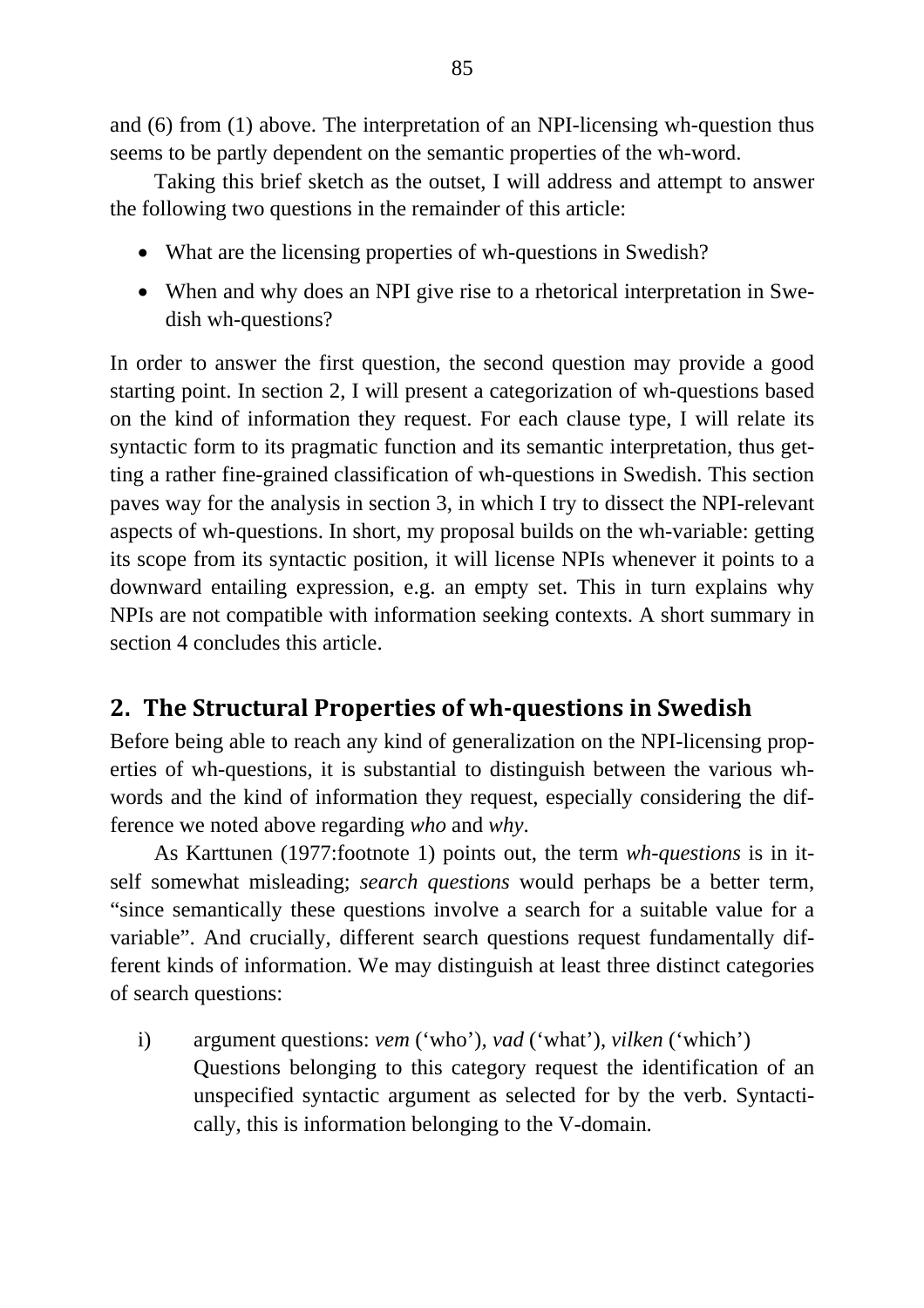- ii) framing questions:
	- a) spatiotemporal questions: *när* ('when')*, var*/*vart* ('where')
	- b) circumstantial questions: *hur* ('how')

The function of these questions is to request specification of a spatiotemporal or circumstantial anchor to the event under discussion. Prototypically, this kind of information is not part of the core proposition, which is syntactically reflected by the fact that they take the form of adverbials, adjoined to the V- or I-domain.

iii) propositional questions: *why* 

This class of wh-questions requests the specification of e.g. the reasons for, the consequences of or the explication of the expressed proposition. This is information that lies outside the structural domains of the sentence, meaning that it is extra-propositional, as it were.

Note that the categorization is based on the semantic properties of each kind, not the morphological correlates often associated with it. That is, the wh-word is not in itself important, since there may be various paraphrases filling the same function: *why* may be paraphrased with *for what reason*, but the expression still requests propositional information.

 Furthermore, there is no 1-1 mapping between the wh-word and the classification. For example, prototypical 'argument' wh-words may request the explication of an event rather than an argument, as in (7a). And spatiotemporal wh-words may request specification of an argument as selected for by the verb, similar to argument wh-words (7b). Finally, *how* may be combined with adverbs e.g. requesting spatiotemporal information (7c). Thus, we must keep the semantic function of the question distinct from its syntactic and morphologic correlates.

- (7) a. Vad ska du göra imorgon? What will you do tomorrow
	- b. Var står din bil? where is your car
	- c. Hur länge har du arbetat här? How long have you worked here

 Following the classification above, I will in the next three subsections discuss each question type in turn, starting with argument wh-questions.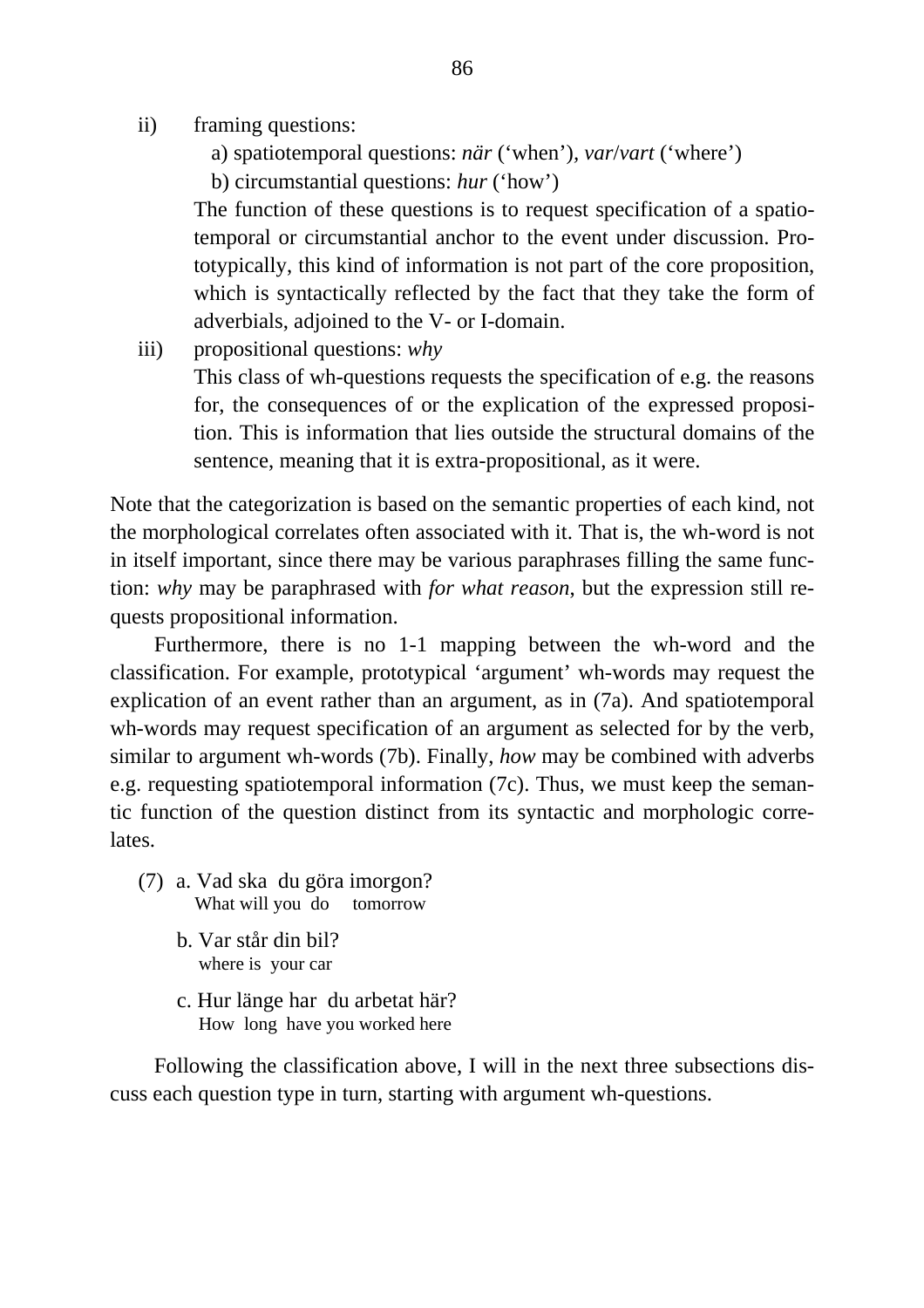#### **2.1 Argument whquestions**

As noted above, argument wh-questions prototypically request the identification of an argument as selected for by the verb. As is well known, wh-questions give rise to an existential implicature (see e.g. Karttunen 1977), i.e. an implicature to the effect that the set to which the wh-word refers is non-empty.

(8) a. **Who** bought that book? >> someone bought that book

> b. **What** did you buy? >> you bought something

That the implication of existence is pragmatic rather than semantic in nature (i.e. an *implicature* rather than a *presupposition*) can be proven by the fact that an argument wh-question can be feliticiously answered in the negative:

- (9) a. A: **Vem** träffade du igår? Whom met you yesterday 'Whom did you meet yesterday?' B: Ingen.
	- Nobody
	- b. A: **Vad** åt du till lunch igår? What ate you for lunch yesterday 'What did you have for lunch yesterday?'
		- B: Ingenting. Nothing

 Interestingly, there is a distinct difference in Swedish between clefted and non-clefted wh-questions with regards to the implications of existence they give rise to. A clefted argument wh-question cannot be feliticiously answered in the negative, as the following examples show:

- (10) a. A **Vem** var det som du åt lunch med igår? Whom was it that you had lunch with yesterday B: ??Ingen / Sven Noone / Sven b. A: **Vad** var det (som) du åt till lunch igår? What was it that you ate for lunch yesterday
	- B: ??Ingenting / Ärtsoppa och pannkakor Nothing / pea soup and pancakes

As these two examples suggest, clefted wh-questions *presuppose* rather than *implicate* existence. Put differently, we may suggest that the implication of exis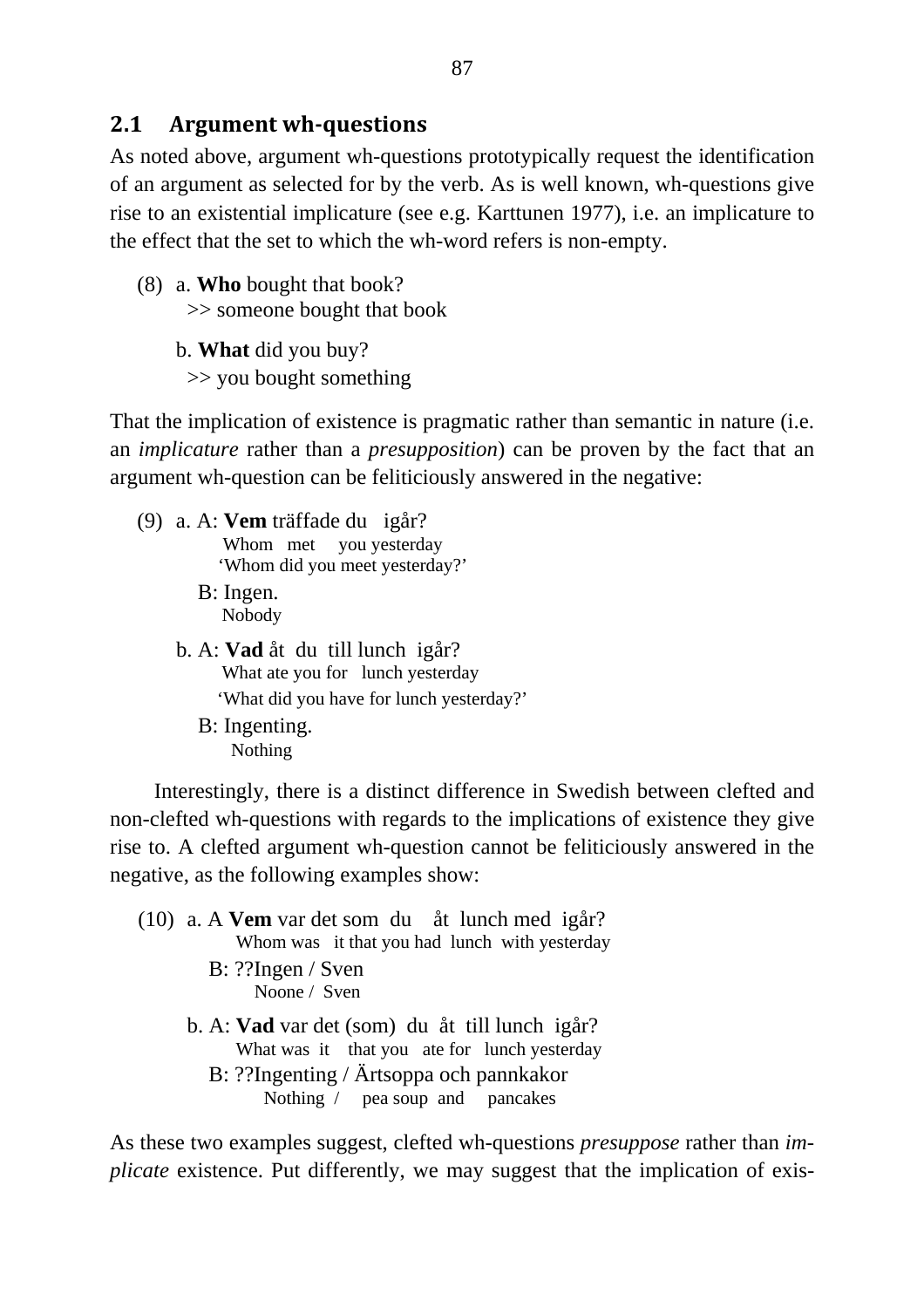tence in clefted wh-questions is semantic in nature (i.e. a presupposition), whereas the implication of existence in non-clefted wh-questions is pragmatic (i.e. a generalized conversational implicature).

 Let me briefly outline a possible explanation to this difference between non-clefted and clefted argument wh-questions in Swedish. The implication of existence is closely linked to the truth of the proposition expressed by the question as a whole: if I had nothing for lunch, the proposition that I had something for lunch is false. In other words, denying the implication of existence amounts to denying the implication induced by the proposition as well. The same is of course true if the implication of existence is affirmed: if the set to which the whrefers is non-empty, the proposition must be true. Trivially, if there is someone such that I had lunch with that someone yesterday, the proposition that I had lunch with someone is true.

 For wh-questions, this logical relation between the implication of existence on the one hand and the truth of the proposition on the other can be reversed. That is, an implication to the effect that the proposition is true will inevitably lead to an implication of existence as well: if there is a strong implication to the effect that there is an event such that I met someone for lunch, there is also a strong implication to the effect that the wh-word must point to non-empty set. A trivial truth-table for argument wh-questions is listed below:

#### *Table 1: Truth-table for argument wh-questions*

|   |                   | G |
|---|-------------------|---|
|   | $\leftrightarrow$ |   |
| L | $\leftrightarrow$ |   |

(Where *p*: presupposition of existence, and *q*: the proposition expressed by the wh-question)

 In clefts, the proposition contained within the relative clause is standardly taken to be presupposed, as exemplified below:

(11) Vem var det som köpte bilen? Who was it that bought car-the >> Somebody bought the car

From the reversible logical relations of wh-questions as exemplified above, it follows that the set to which the wh-word refers in (11) is non-empty: presupposing the proposition that somebody bought a car commits us to an existential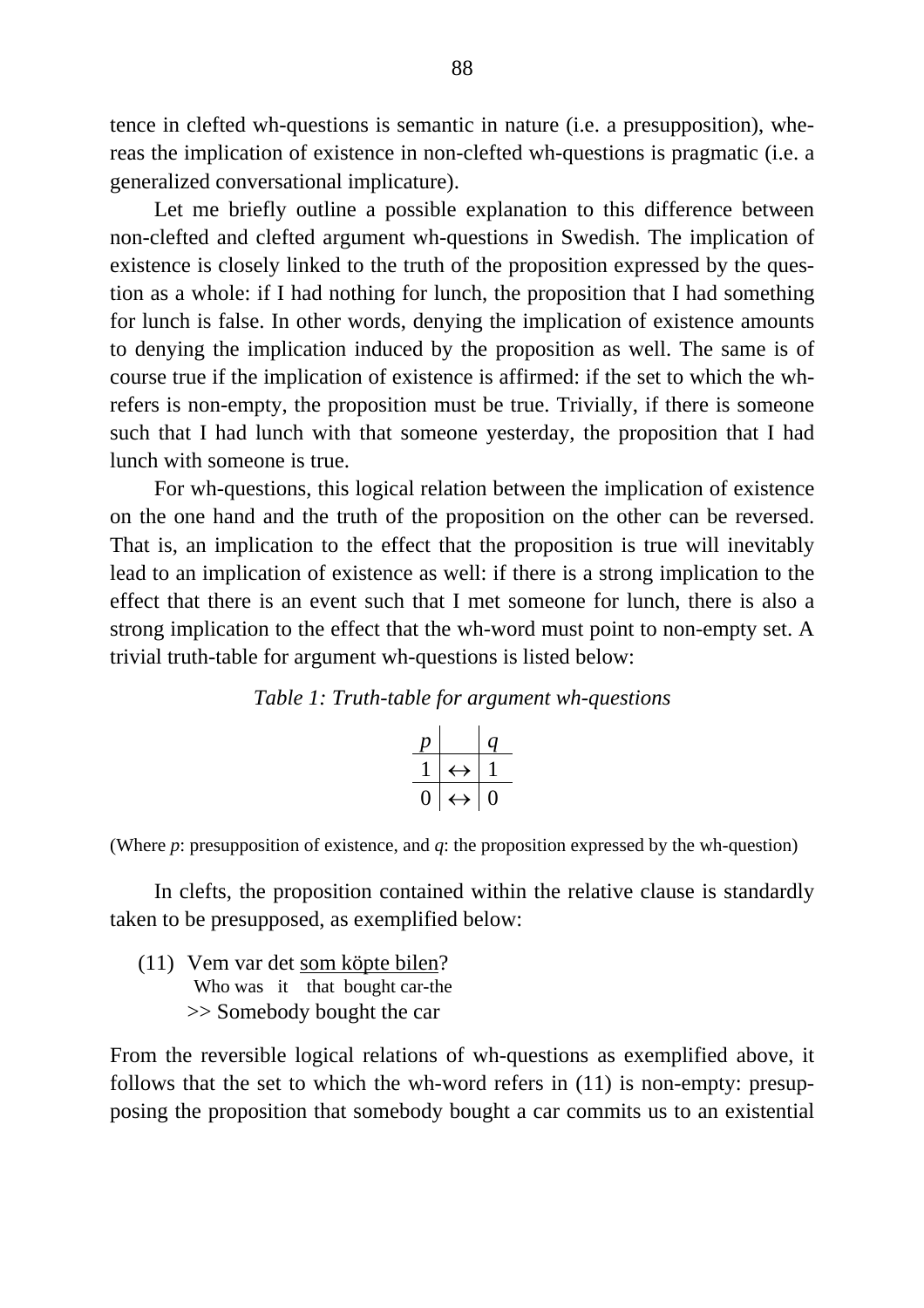presupposition as well. Thus, clefted questions cannot be feliticiously answered in the negative<sup>[2](#page-6-0)</sup>.

 The truth of the proposition expressed by a non-clefted argument question, on the other hand, is not presupposed (although it may be pragmatically implicated). Consequently, no existential presupposition will arise either. Thus, answering a non-clefted wh-question in the negative is not contradictory, as B's answers in (9a) and (9b) show.

 The kind of information clefted or non-clefted argument questions requests can be related to the different implications of existence each question type give rise to. A non-clefted argument wh-question, I would argue, requests *existential identification* of the argument denoted by the wh-word. Clefted argument whquestions, on the other hand, request *referential specification* of the argument denoted by the wh-word. Another way of expressing this is saying that whereas the arguments requested by the non-clefted wh-words in (9a) and (9b) are neither existentially presupposed nor referentially specified, the arguments requested by the clefted wh-words in (10a) and (10b) are referentially unspecified but existentially presupposed.

 It should be pointed out for non-Swedish speaking readers that cleft questions are abundant in Swedish, a fact often overlooked in the literature. Cleftquestions are preferred in any situation in which the identity, but crucially not the existence, is unspecified/unknown to the speaker. For example, if A wants to know who just called B (in a situation where A has overheard B's talking on the phone), this question would be formulated as a cleft rather than a standard whquestion, see (12a). For the same reason, if A points to an unknown person in the distance and wants to know who that person is, a cleft would be the natural choice, (12b). In both contexts, the existence of the argument denoted by the wh-word is non-negotiable, which is why a non-cleft (requesting existential identification) is less preferred<sup>[3](#page-6-1)</sup>. Clefted wh-questions are thus intrinsically connected to a presupposition of existence.

(12) a. Vem var det som ringde? Who was it that called

<span id="page-6-0"></span> $\frac{1}{2}$  Of course, the clefted sentence in (11) may be denied as well, but only by cancelling out the obvious presupposition: A: *Vem var det som köpte bilen*? ('Who was it that bought the car') B: *Du måste ha fått fel för dig, bilen är ännu inte såld*! ('You have gotten it all wrong, the car hasn't been sold yet!')

<span id="page-6-1"></span><sup>&</sup>lt;sup>3</sup> Note the emphasis on choice and preference. A standard wh-question may of course be used in any context. This follows from the discussion above: in requesting existential identification one also requests the referential identification (identification being a subset of existence). Hence, it is infeliticious to ask only for the identity of a referent if its existence is unknown, i.e. posing a cleft-question in a presupposition-free context.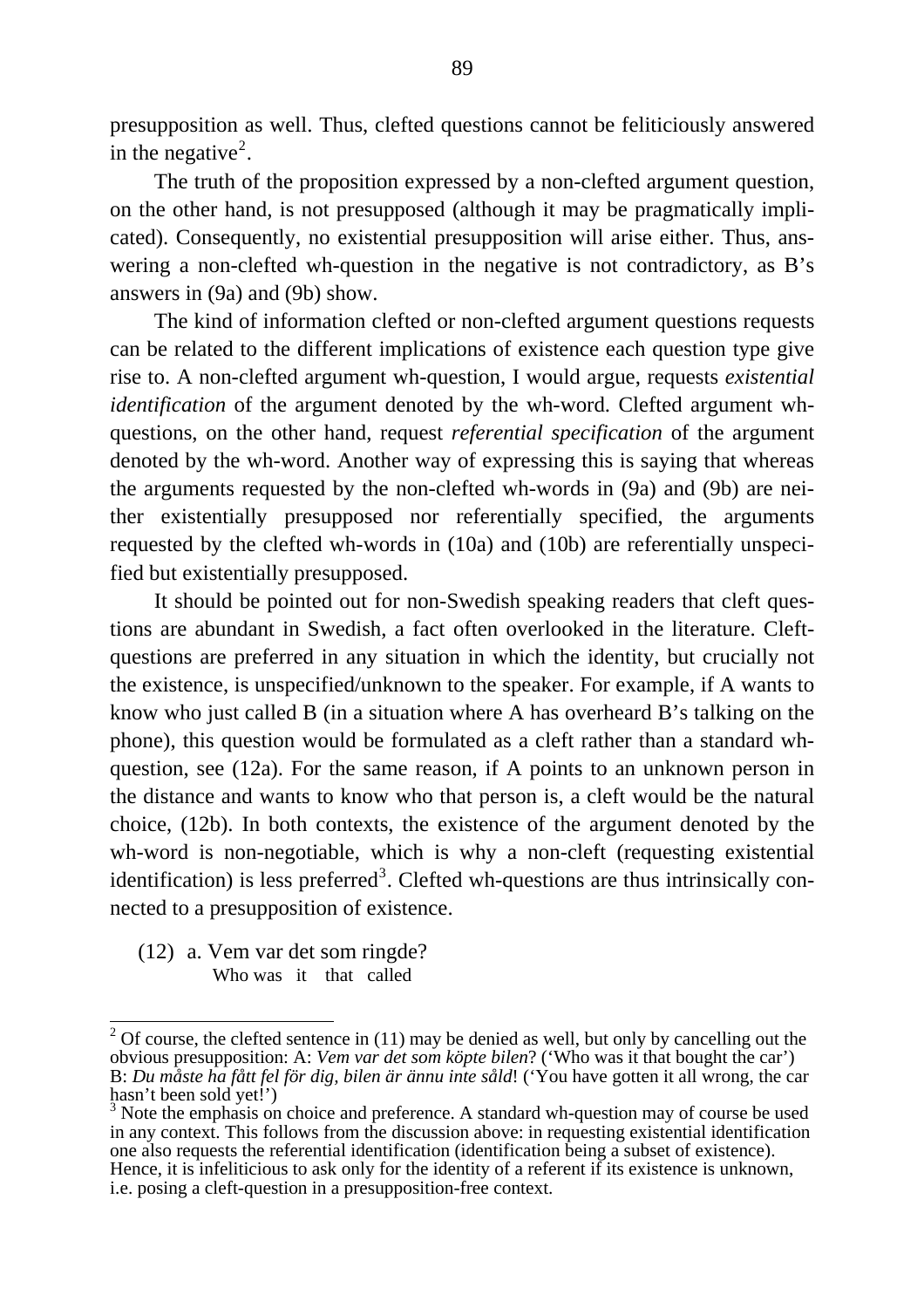b. Vem är det som står där borta? Who is it that is over there

 If the difference between clefted and non-clefted wh-questions can be related to the presuppositions and implicatures they give rise to, we would predict argument wh-questions with existential verbs to behave similarly to clefts. That is, the lexical properties of the verb should induce an existential presupposition similar to the one found in clefts. This prediction is borne out. As illustrated below, existential wh-questions cannot be feliticiously denied, a fact that indicates that the implication of existence is presupposed rather than pragmatically implicated. Note also that existential wh-questions cannot be clefted in Swedish:

(13) a. A: Vem är det? Who is that B: #Ingen / Det är Lisa Nobody / it is Lisa b. \*Vem är det som det är? Who is it that it is (14) a. A: Vad är det? what is it B: #Ingenting / Det är en avokado Nothing / it is an avocado b. \*Vad är det som det är? What is it that it is

 As stated in the previous section, the proposed categorization of the different types of wh-questions is based on their semantic properties, not on the whword often associated with them. Thus, a prototypical 'argument' wh-word can be used for other purposes than requesting arguments; for example, *vad* ('what') is often used to request an event, as in (7a) above and (15) and (16) below. Interestingly though, such questions seem to behave similarly to argument questions: the non-clefted variety induces an existential implicature, whereas the clefted one induces a presupposition<sup>[4](#page-7-0)</sup>.

(15) A: Vad ska du göra imorgon? What will you do tomorrow 'What are your plans for tomorrow?'

<span id="page-7-0"></span> $\frac{4}{4}$  As Christer Platzack (p.c.) pointed out to me, there is a distinct difference also in the interpretation of the verb *göra* in the clefted and non-clefted question. *Göra* in clefted contexts seems to necessarily get main verb interpretation, as opposed to *göra* in non-clefts, which may be clearly supportive: A: *Vad ska du göra i helgen?* B: *Bara ta det lugnt* vs. A: *Vad är det du ska göra i helgen?* B: ??*Bara ta det lugnt*.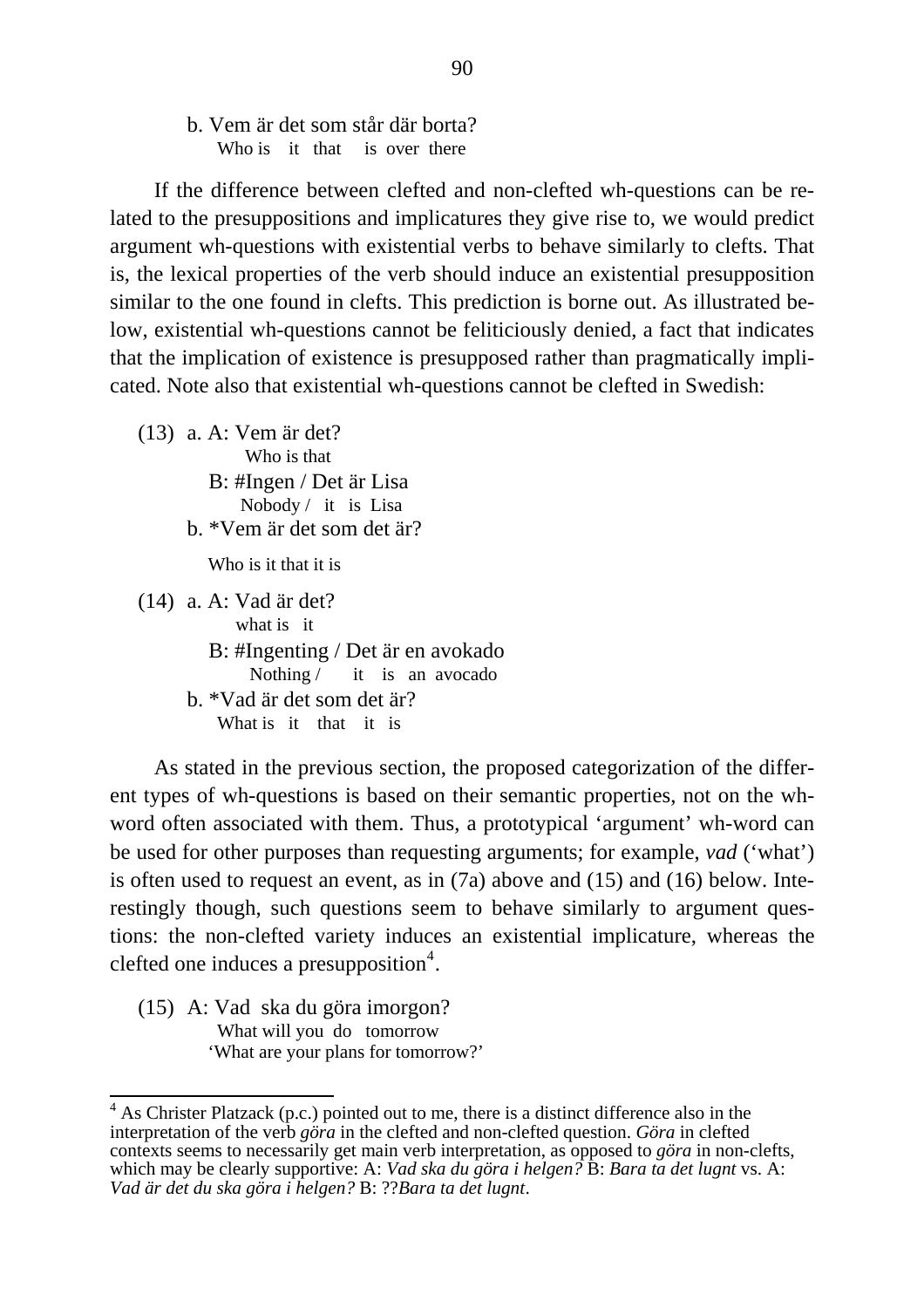B: Ingenting / Jag ska åka till Paris Nothing / I will go to Paris

(16) A: Vad är det (som) du ska göra imorgon? What is it that you will do tomorrow B: #Ingenting / Jag ska åka till Paris Nothing / I will go to Paris

Some of these event-requesting *what*-questions do induce strong presuppositions, and perhaps it is for this reason they show a strong reluctance for being clefted. Pragmatically, these kinds of questions express surprise or deviations from the expected:

(17) a. A: Vad gör du här?! (surprised) What do you here 'What are you doing here

B: #Ingenting<sup>[5](#page-8-0)</sup> / Jag ville bara kolla en sak / Jag är här på semester

Nothing / I wanted just (to) check something / I am here on vacation

 b. A: ??Vad är det som du gör här?! (surprised) What is it that you do here

It is to me not clear why the question in (17) behaves as it does, but it should be noted that it might be roughly paraphrased by a yes/no-question (*Är du här?* ('Are you here?')). This may suggest that the question in  $(17)$  is not necessarily an information-seeking question at all. But I will leave this area unexplored for the time being.

 Summarizing this section on argument wh-questions in Swedish, I suggest that non-clefted wh-questions prototypically request *existential identification* of a wh-word whose existence is implied via a generalized conversational implicature. Clefted wh-questions, on the other hand, prototypically request *referential specification* of an argument whose existence is presupposed. Non-clefted wh-questions constructed with existential verbs behave similarly to clefts (although they cannot in themselves be clefted) in that they request *referential specification*.

<span id="page-8-0"></span>  $<sup>5</sup>$  Admittedly, this answer sounds very likely in certain contexts. But crucially, we have to</sup> distinguish between speaker-denial and presupposition-denial. If B answers "nothing" in a context where A has reason to believe that B was up to something, B's answer will likely be interpreted as "I did nothing suspicious", or something of that sort. This use of *nothing* is of course similar to saying "There's nothing happening nowadays", which is taken to mean "nothing interesting" rather than "nothing at all". Hence, it does not deny existence as such.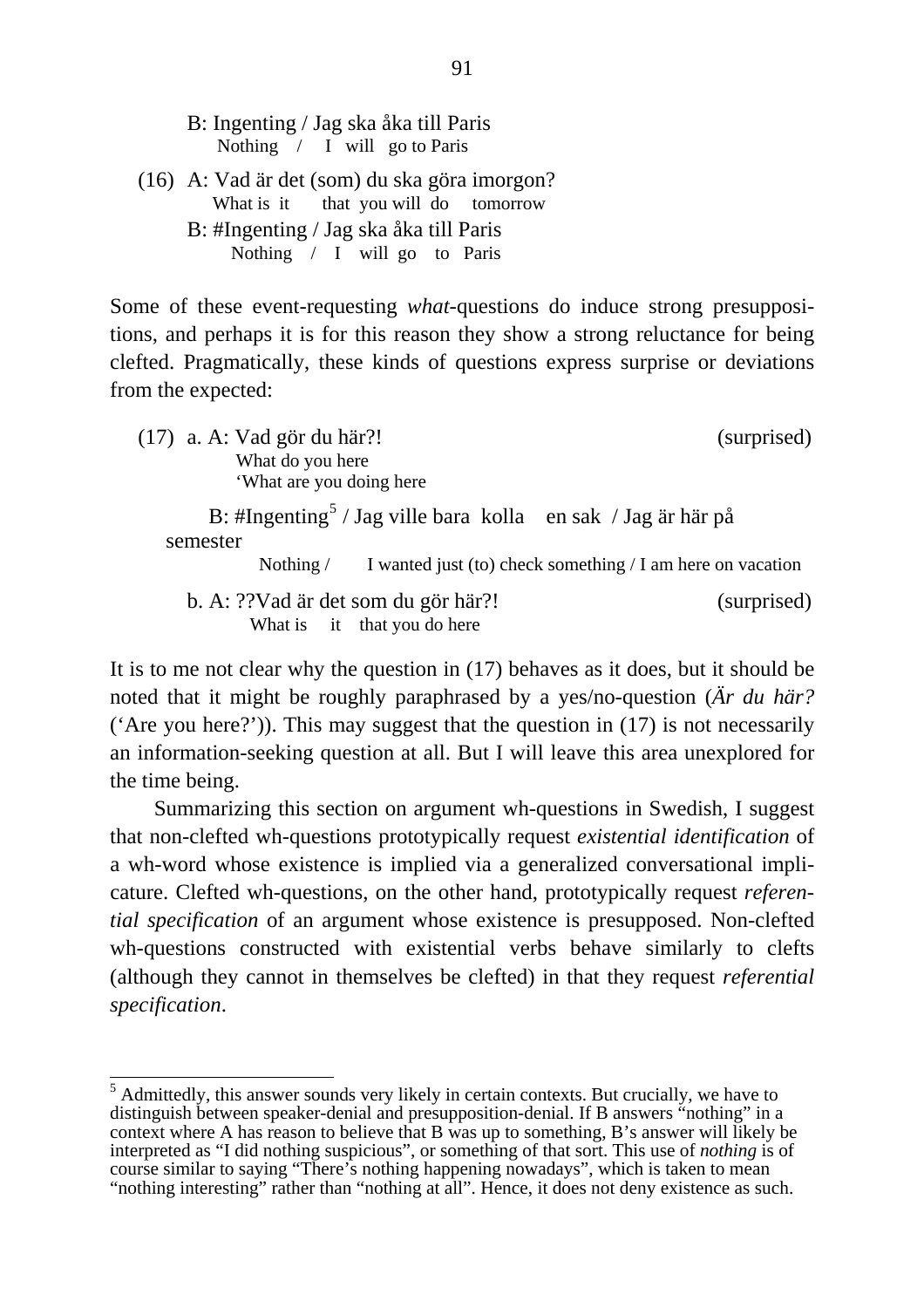#### **2.2 Framing whquestions**

Wh-questions introduced by framing wh-words come in two varieties: *spatiotemporal* and *circumstantial*. Note first that both types seem to presuppose rather than (pragmatically) implicate the truth of the expressed proposition, as the following examples illustrate:

- (18) a. **When** did you move to New York? >> you have moved to New York
	- b. **Where** did you buy that sweater? >> you have bought that sweater
	- c. **How** can you afford your rent? >> you can afford your rent

Let us first consider spatiotemporal wh-questions. Naturally, all events must be spatiotemporally anchored (in some way or another), which is reflected syntactically by the presence of finiteness features. As Platzack (1998:59) remarks: "Without this anchoring of the time line associated with the predication, no truth value can be determined, hence finiteness can be said to make a proposition out of a predication". From this it follows that even though the exact time and place of an expressed event (or state) may be underspecified in a given utterance, the existence of such a place and time is necessarily presupposed. In the terminology introduced above, requesting spatiotemporal information thus equals requesting *referential specification* of a certain time and/or place.

 Consequently, non-clefted spatiotemporal questions are fundamentally different from non-clefted argument questions: the former request *referential specification*, the latter *existential identification*. This difference becomes evident when we consider negative answers to spatiotemporal questions, which inevitably lead to the cancellation of (the truth of) the proposition. Since spatiotemporal wh-words give rise to an existential presupposition, non-clefted spatiotemporal questions cannot be feliticiously answered in the negative, as opposed to non-clefted argument questions:

- (19) A: **When** did John buy that book? B: #Never
- (20) A: **Where** did John buy that book? B: #Nowhere

 Crucially, clefted spatiotemporal wh-questions have a slightly different function from clefted argument questions. Because of the obvious redundancy of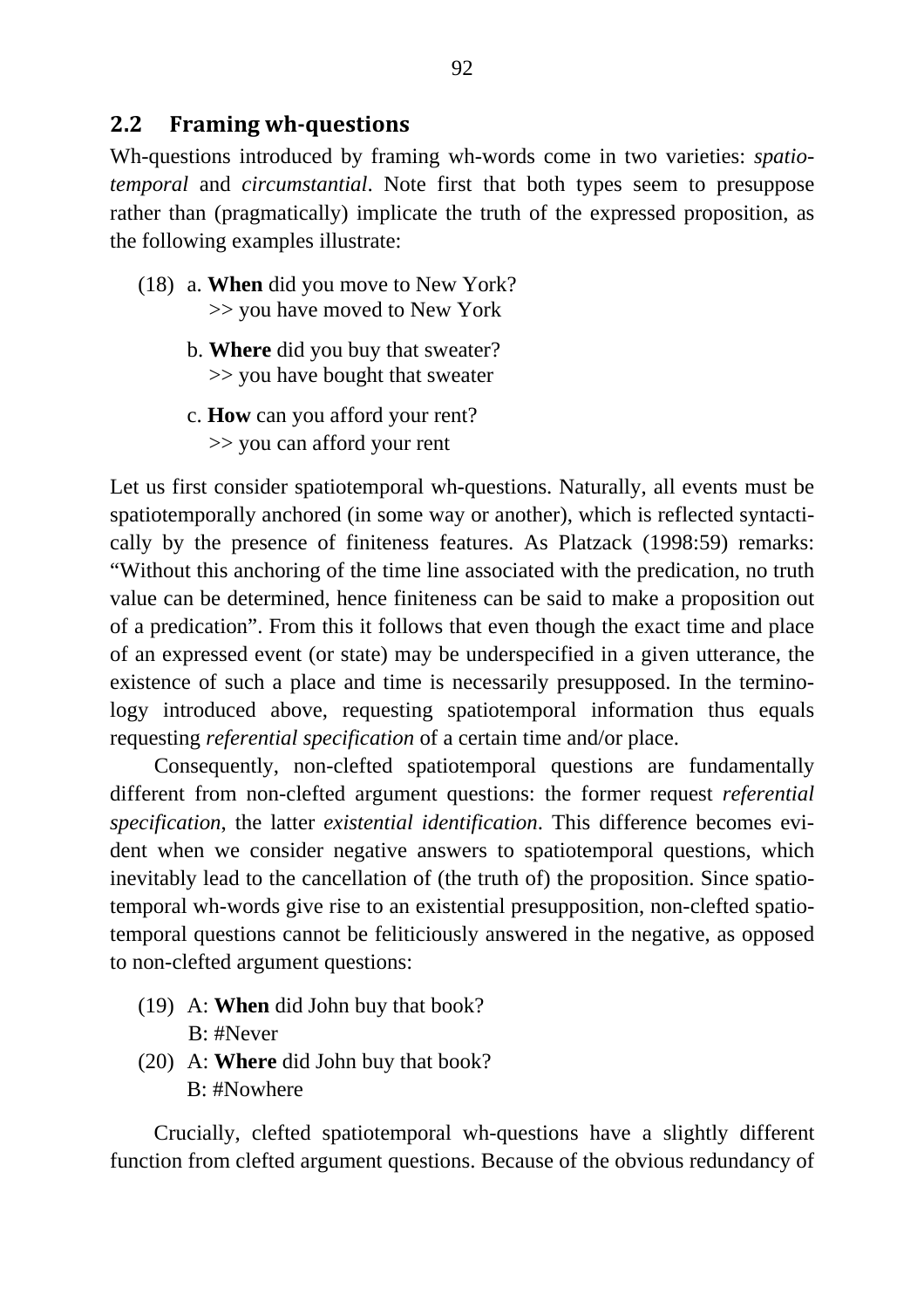clefting a presupposed question (the reason for clefting being to make it presuppositional), clefted spatiotemporal questions give rise to a conversational implicature: the requested information has previously been activated in the discourse, or should be regarded as common knowledge that for some reason or another is unavailable to the speaker at the time of utterance (often with the speaker being aware of this).

- (21) A: **När** var det (som) Andra Världskriget bröt ut (nu igen)? When was it that second world war-the broke out now again B: #Aldrig / Det vet väl alla?! / 1939 Never / Everybody knows that! / 1939
- (22) A: **Vart** var det (som) du var på semester (nu igen)? Where was it that you were on vacation now again
	- B: #Ingenstans / Det har jag sagt tusen gånger! / Israel Nowhere / That have I told (you) (a) thousand times / Israel

The difference between clefted and non-clefted spatiotemporal questions thus seems to be related to information structure considerations: only spatiotemporal information known to the speaker to be discourse old or part of the common ground feliticiously licenses the clefted variety. This use should not be confused with requesting the referential specification of a presupposed time or place, since it rather requests being *reminded* of the referential specification.

 Admittedly, clefted argument questions may have the exact same function, but often demand additional material, such as *nu igen* ('now again'), or *nu*  $('now')$  to get this interpretation<sup>[6](#page-10-0)</sup>

- (23) A: **Vem** var det *nu* som var först på månen? Who was it now that was first on moon-the 'Who was it again that first set foot on the moon?'
	- B: Det borde du veta! / Neil Armstrong That ought you know / Neil Armstrong
- (24) A: **Vad** var det (som) vi skulle ta med till nästa gång *nu igen*? What was it that we should bring for next time now again B: Har du redan glömt det?! / Papper och penna Have you already forgotten that  $/$  paper and (a) pencil

As noted in the introduction of this article, some spatiotemporal wh-words request the specification of syntactic arguments as selected for by the verb (i.e. information belonging to the V-domain), rather than adjoined material (belong-

<span id="page-10-0"></span><sup>&</sup>lt;sup>6</sup>This addition, I believe, is highly preferred, but not necessary for this interpretation. The same interpretative result may be achieved with extra stress on the copula: *Vem VAR det som var först på månen?* ('Who WAS it that first walked on the moon').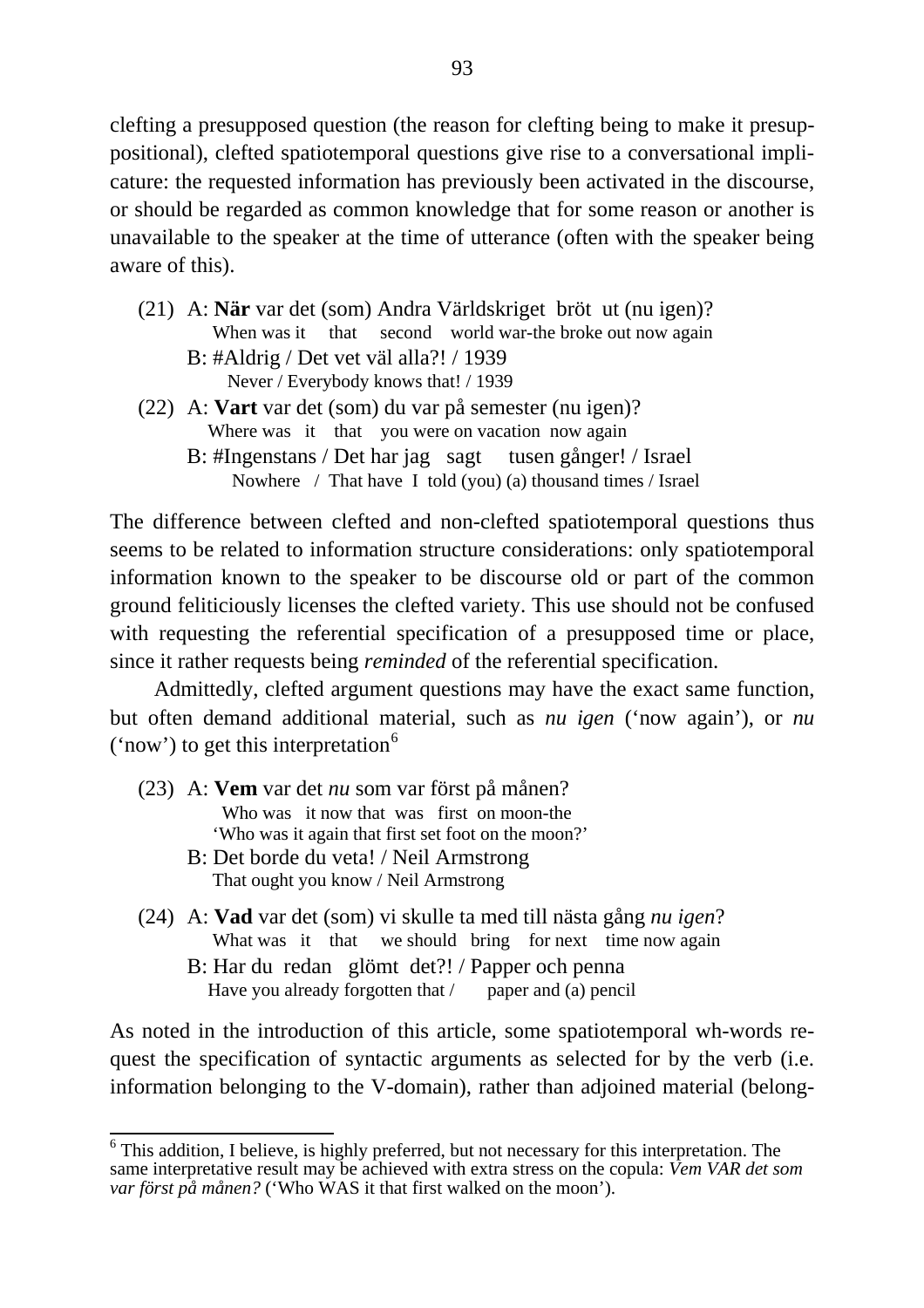ing to the I-domain). Even then, these wh-questions induce an existential presupposition (probably because of the existential predicates these spatiotemporal wh-words are arguments to)<sup>[7](#page-11-0)</sup>:

(25) A: Var står din bil? Where is your car B: #Ingenstans / I garaget Nowhere / in garage-the

 Summarizing this section, I have argued that spatiotemporal questions always request referential specification, rather than existential identification. This is because all propositions must be spatiotemporally anchored, from which it follows that the existence of a time and place of a given event is presupposed. Clefted spatiotemporal questions give rise to a conversational implicature of reminding the speaker of a previously made referential specification.

## **2.3 Propositional whquestions**

Although *why*-questions presuppose the truth of the expressed proposition, they can be answered in the negative without cancelling the presupposition as such, as in (26) below.

| (26) A: <b>Varför</b> köpte du den boken?              |                            |  |                              |  |                                        |  |  |
|--------------------------------------------------------|----------------------------|--|------------------------------|--|----------------------------------------|--|--|
|                                                        |                            |  | Why bought you that book-the |  |                                        |  |  |
| 'Why did you buy that book'                            |                            |  |                              |  |                                        |  |  |
| B: Ingen anledning / Därför att den verkade intressant |                            |  |                              |  |                                        |  |  |
| No.                                                    |                            |  |                              |  | reason / because it seemed interesting |  |  |
|                                                        | $\gg$ you bought that book |  |                              |  |                                        |  |  |

The possibility of wh-denial without denying the proposition distinguishes propositional wh-questions from framing wh-questions, which are presuppositional but non-cancellable. Intuitively, this is so because all propositions must be spatiotemporally anchored in some way or another, but there need to be no clear or obvious reason for the occurrence of an event<sup>[8](#page-11-1)</sup>. Hence, denying the existential presupposition of a propositional wh-word does not equal denying the presupposition induced by the proposition expressed by the wh-question.

 At the same time, propositional wh-questions can be distinguished from argument wh-questions, which are cancellable but non-presuppositional (as (9a),

<span id="page-11-1"></span><span id="page-11-0"></span> $\frac{7}{7}$  As pointed out to me by Lars-Åke Henningsson (p.c.), the existential presupposition can also account for the awkwardness of negative existential questions: ??*Vad står inte där?* ('What is not there?') and ??*Vem bor inte där?* ('Who does not live there'). With emphasis on the negative particle, these questions improve considerably, but will have a rhetorical flavor. <sup>8</sup> This claim is unrelated to the philosophical question of whether any event must have a reason or purpose.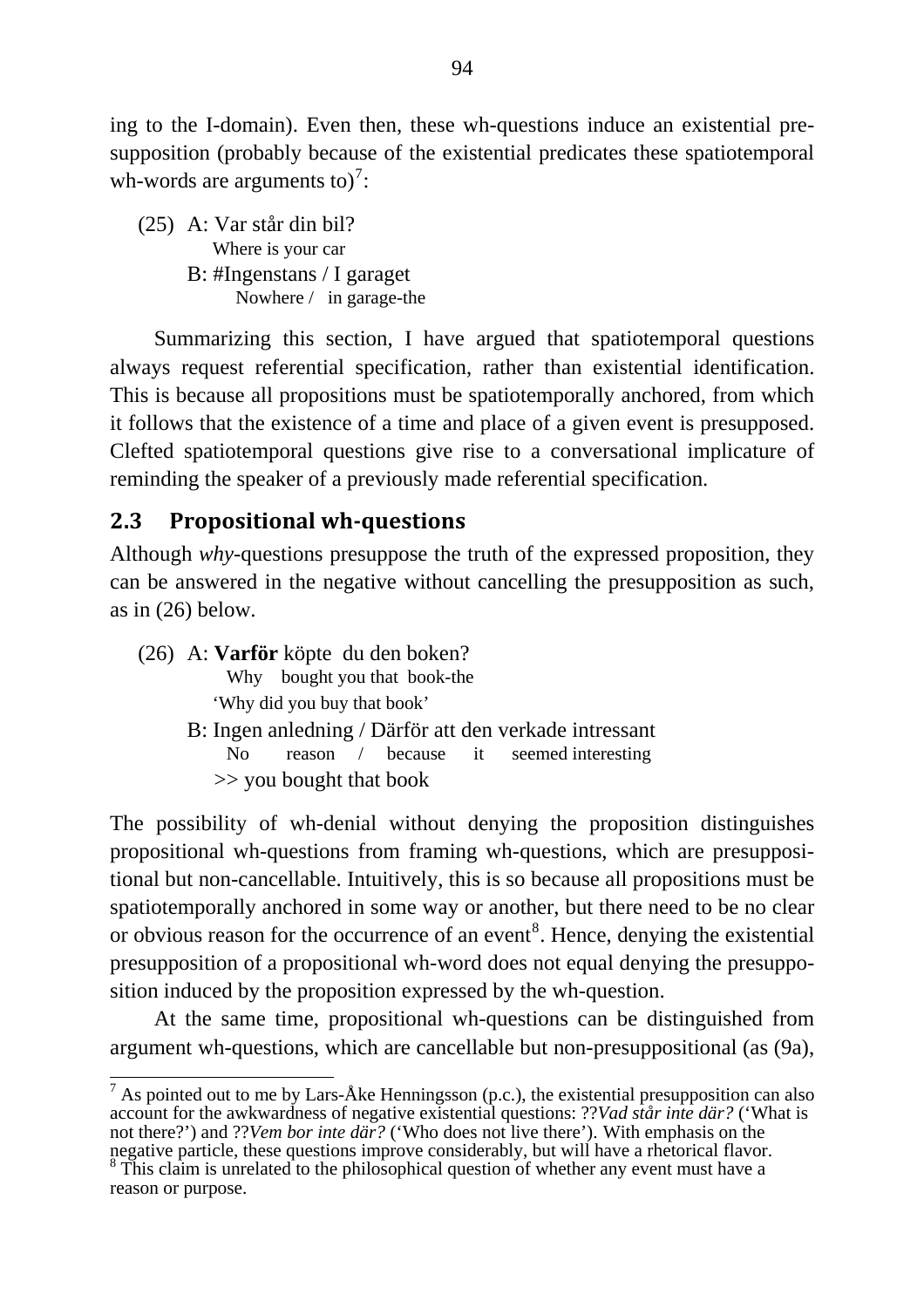(9b) above show). In the terminology introduced previously in this article, propositional wh-questions neither request existential identification nor referential specification but rather information that must be located outside the expressed proposition.

 Clefted propositional questions function similarly to framing ones, however, in that they request re-activation of previously salient information. Thus, the reason for using clefted propositional questions seems again to be related to information structure considerations. As with framing cleft-questions, propositional cleft-questions cannot be feliticiously negated:

- (27) A: **Varför** var det (som) du åkte till Israel (nu igen)? Why was it that you went to Israel now again B: #Ingen anledning / Det har jag ju sagt! / För en konferens No reason / that have I PART told (you) said / for a conference (28) A: **Hur** är det (som) man säger (nu igen)? How is it that you say now again
	- B: Minns du inte det? / Bättre fly än illa fäkta Remember you not that / better (to) run than (to) badly fence

'Don't you remember?' / 'He who fights and run away lives to fight another day'

## **2.4 Summary**

Having discussed three different types of wh-questions and their clefted and non-clefted varieties, we might finally summarize the syntactic, semantic and pragmatic properties connected to each of them. Table 2 provides an overview of the properties discussed:

|                | NC-            | $C-$            | $NC-$          | $C-$           | NC-            | $\mathsf{C}\text{-}$ |
|----------------|----------------|-----------------|----------------|----------------|----------------|----------------------|
|                | argument       | argument        | frame          | frame          | prop.          | prop.                |
| Existential    | Yes            | N <sub>o</sub>  | N <sub>o</sub> | N <sub>o</sub> | N <sub>0</sub> | No                   |
| identification |                |                 |                |                |                |                      |
| Referential    | N <sub>0</sub> | Yes             | Yes            | Yes            | N <sub>0</sub> | N <sub>0</sub>       |
| specification  |                |                 |                |                |                |                      |
| Re-activation  | No             | $\mathrm{No}^9$ | N <sub>0</sub> | Yes            | N <sub>0</sub> | Yes                  |
| of old info.   |                |                 |                |                |                |                      |
| Presupposition | N <sub>0</sub> | Yes             | Yes            | Yes            | N <sub>0</sub> | Yes                  |
| of existence   |                |                 |                |                |                |                      |

*Table 2: Properties of wh-questions in Swedish*

 $(Kev: NC = non-cleft, C = cleft, Rh = rhetorial)$ 

<span id="page-12-0"></span> $\frac{1}{9}$  Except with additional material, see examples (23) and (24) above.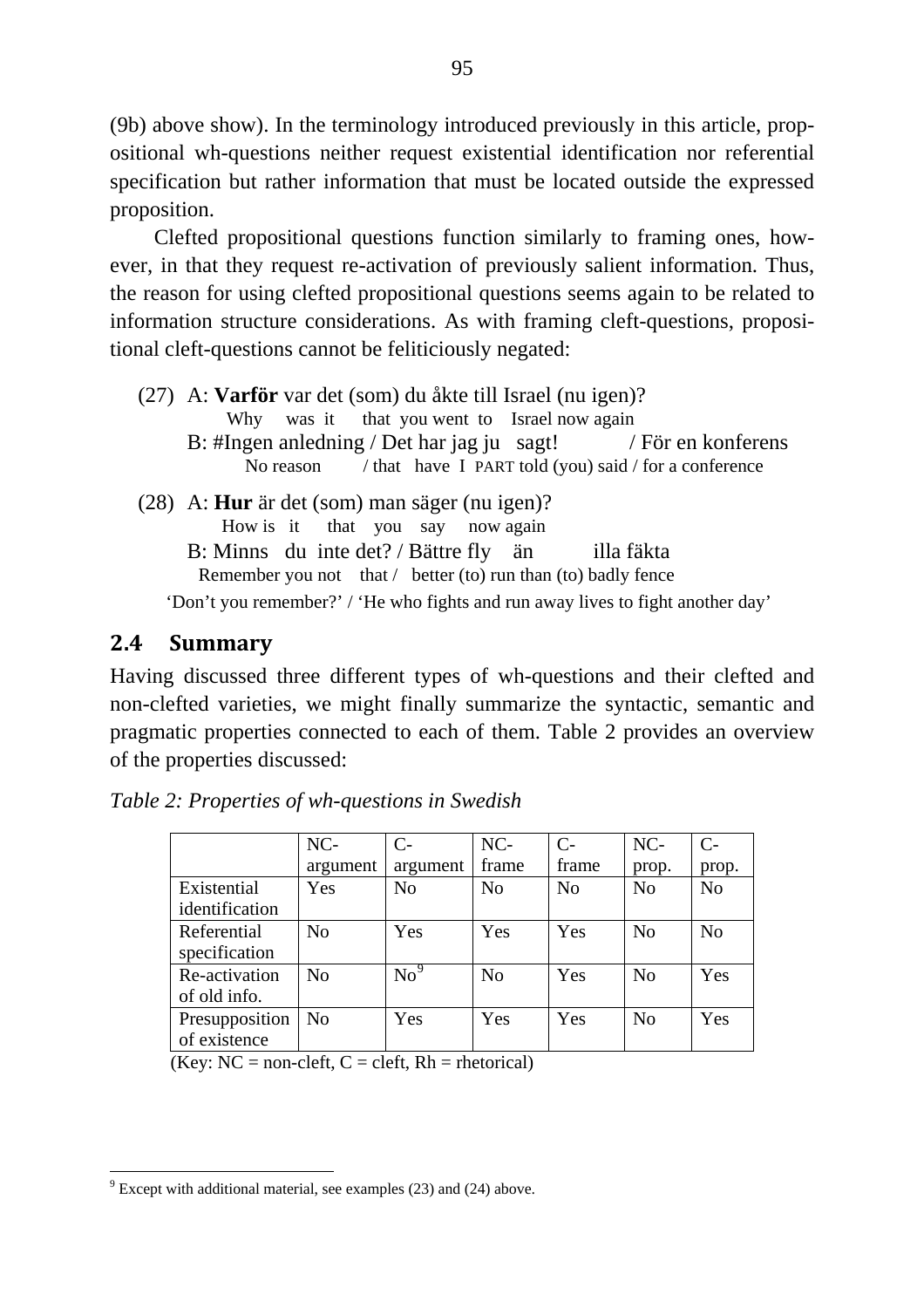## **3. NPIlicensing properties of whquestions**

Let us now return to the issue we first set out to discuss: the distribution of NPIs in wh-questions in Swedish. The first question that must be addressed is related to the property of the wh-word itself: is it an overt question operator licensing NPIs within its scope? Assuming an operator based approach has the obvious advantage of providing a generalized explanation for questions: the difference between yes/no-questions and wh-questions would then only be the absence/presence of a phonetically realized operator. This move appears theoretically satisfactory, but it is hardly empirically sufficient. The fact that most whwords will not license NPIs in information-seeking contexts severely flaws an operator based approach:

- (29) a. #**Vem** köpte *någonsin* boken who bought ever book-the
	- b. #**Vad** ska du *ens* göra idag? What will you even do today
	- c. #**När** vill du *ens* träffas imorgon? When want you even meet tomorrow
	- d. #**Var** ställde du *någonsin* min nya bok? Where put you ever my new book

Since we do not want arbitrariness in the system, the distributional facts of (29) are problematic: if the operator were responsible for the licensing, we would not expect the ungrammaticality above (i.e. the operator should not be sensitive to semantic or pragmatic factors). In comparison, a strong anti-veridical operator like negation always licenses NPIs (even though it may of course give the utterance a slightly different meaning).

 As touched upon earlier, not all wh-words behave in a similar manner; *why* and *how* may license NPIs without necessarily having a rhetorical flavor, as exemplified in (5) and (6) above, repeated here for convenience:

(30) a. **Varför** skulle jag *någonsin* vilja göra det? Why would I ever want (to) do that b. **Hur** kan jag *någonsin* gottgöra dig? How can I ever compensate you

In the terminology introduced above, we might relate the licensing of polarity items to the function of question itself, i.e. the kind of information it requests: *existential identification* or *referential specification*. As mentioned several times already, the existential presupposition is closely linked to the presupposition induced by the proposition. Naturally, if the set of referents to which the wh-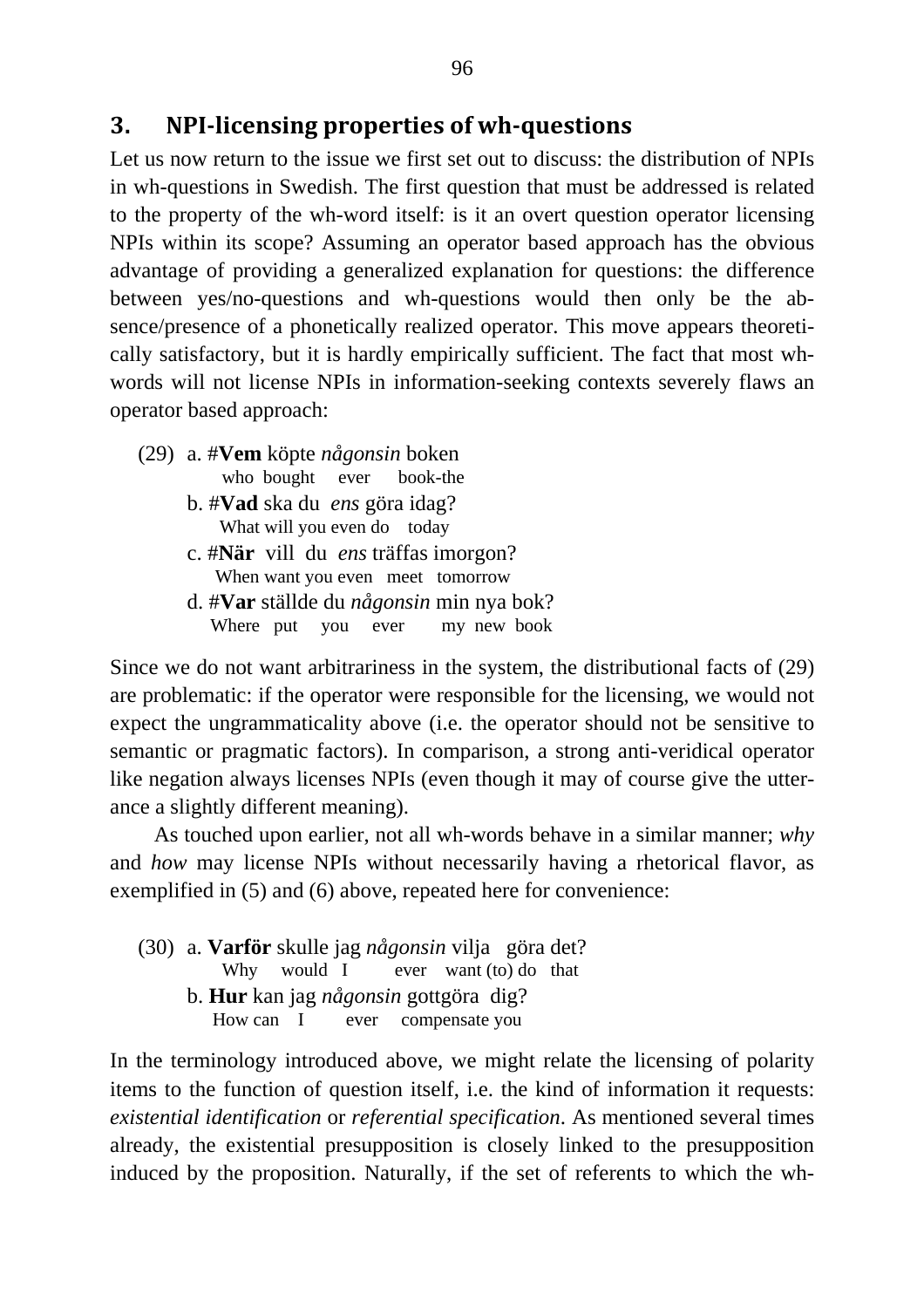word refers is empty, the proposition is false. And vice versa: if the proposition is false, then the set to which the wh-word refers is empty. This reversible relation was illustrated in table 1 above for argument wh-questions. Note that declarative sentences do not have the same semantic properties in this respect, since denying the proposition does not entail the non-existence of any of the argu-ments (be it a subject or object)<sup>[10](#page-14-0)</sup>.

 Let us look more closely at two different questions: rhetorical questions and cleft-questions. If we start with the latter, it should be noted that cleft-questions do not license polarity items under any circumstances in Swedish:

(31) a. \*Vem var det som du *någonsin* åt lunch med? Who was it that you ever had lunch with b. \*Vad var det som du *ens* ville fråga mig? What was it that you even wanted (to) ask me c. \*När var det (som) du *någonsin* var i Paris? When was it that you ever were in Paris d. \*Vart var det (som) du *någonsin* åkte på semester? Where was it that you ever went on vacation e. \*Varför var det (som) du *någonsin* ville åka till Paris? Why was it that you ever wanted (to) go to Paris f. \*Hur var det (som) man *ens* skulle börja göra detta? How was it that you even should start doing this

This distributional fact can be related to the reversible logical relations of questions. If the truth of the proposition is presupposed, the existence of the whargument is also presupposed. In other words, the wh-word points to a nonempty set. And this, I would argue, is precisely why polarity items cannot be licensed in clefts.

 The non-occurrence of NPIs in clefts may thus provide us with a solution to the operator based approach above. Uncontroversially, wh-words can be regarded as 'dummy'-pronouns, i.e. place-holders with variable meanings. From that viewpoint, it follows that a wh-word in itself has very few semantic and syntactic properties. But it also follows that being a place-holder, it inherits whatever properties can be attributed to the item it replaces (i.e. its referent). This approach is inspired by the discussion on wh-questions in Jackendoff (1972:315), from which the following quote is taken<sup>[11](#page-14-1)</sup>:

<span id="page-14-0"></span> $\frac{1}{10}$ 10 For example, *John didn't buy the book* does not equal the non-existence of John (or the book for that matter).

<span id="page-14-1"></span> $11$  Naturally, Jackendoff does not make the distinction explicated in this paper between *existential identification* and *referential specification*.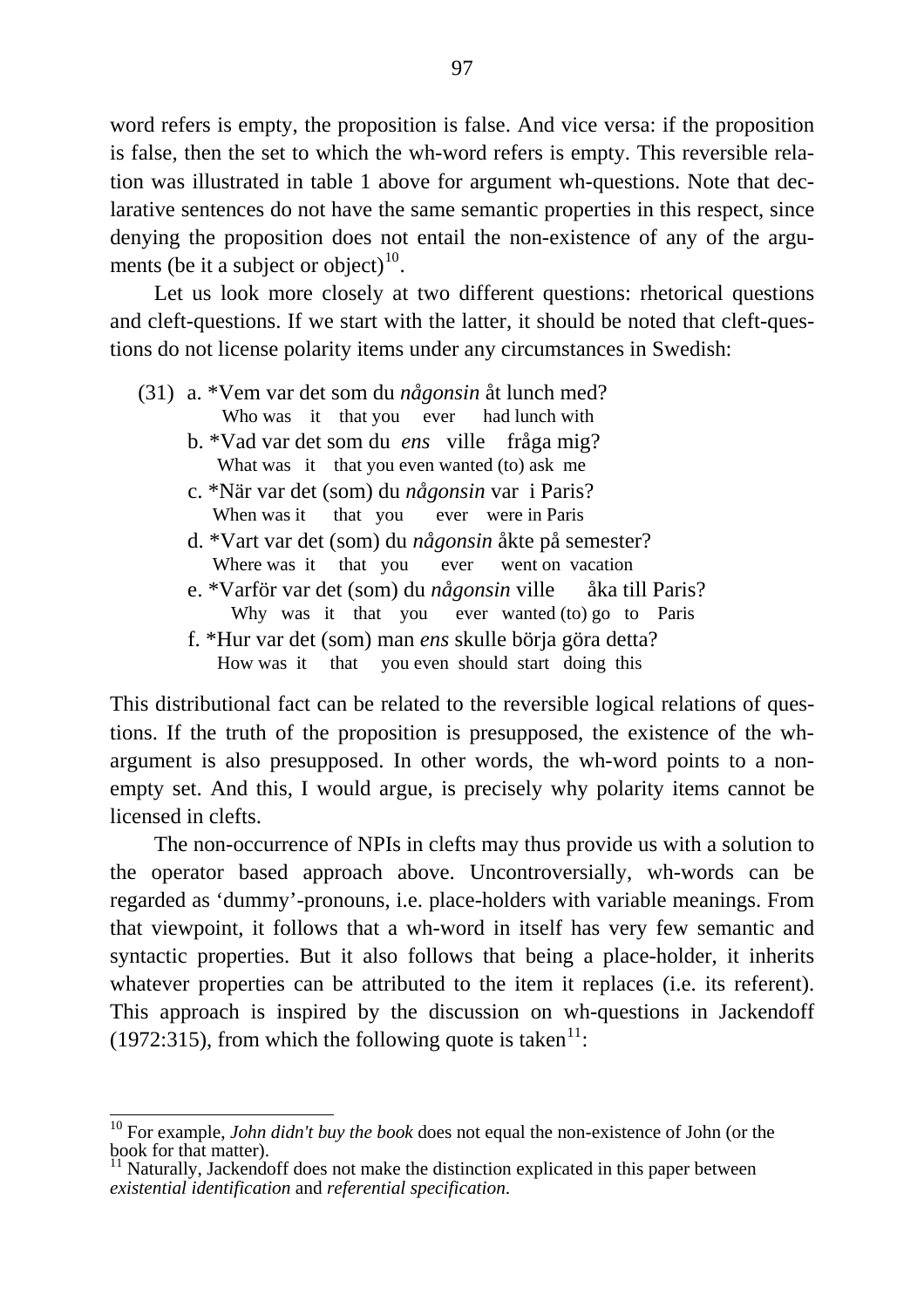The meaning of *C*wh is that the identification of a referent depends on the answer to the question. *Wh* occurs in a position closely parallel to negatives (*who*, *what*, *where*, *when*, *which* vs. *nobody*, *nothing*, *nowhere*, *never*, *no* and perhaps *whether* vs. *not*), so it is plausible that its scope is similar to that of negatives, i.e., all commanded material to the right in surface structure (...). Just as the scope of negation determines the negated part of the sentence, the scope of *wh* determines the questioned part of the sentence.

If we assume in accordance with Jackendoff that the wh-word scopes over everything to the right of it, then we may also assume that a wh-word referring to a downward-entailing expression should be able to license NPIs within its scope. That is, when the wh-word refers to an empty or non-specific set, NPI-licensing becomes possible<sup>[12](#page-15-0)</sup>. Whenever the wh-word refers to specific members of a set (i.e. upward entailing expressions), however, NPIs cannot be licensed within its scope. This is why an information question like *Vem köpte någonsin boken*? ('Who bought ever the book') is just as bad as its answer \**Sven köpte någonsin boken* ('Sven bought ever the book').

 But more importantly, this is why NPI-licensing is incompatible with genuinely information seeking questions, as observed by Klima: only if the speaker already assumes the wh-word to refer to an empty set is an NPI licensed. For example, if it is (to the speaker's mind at least) highly unlikely that there exists someone who would spend 4 years working on polarity items in Swedish, then it is equally unlikely that the proposition that someone would spend four years on polarity items in Swedish is true. And in such a context, a polarity item is feliticiously licensed: *Who would ever spend four years working on NPI-licensing in Swedish?*. Crucially, this is why NPI-licensing wh-questions tend to be interpreted rhetorically. The very function of rhetorical questions is to request information without expecting any, or  $-$  in our newly introduced terminology – request referential specification while presupposing non-existence. Following this line of reasoning, it follows that NPIs do not in themselves add a rhetorical flavor to wh-questions. But they can only be licensed whenever the wh-word points to a downward entailing expression. Hence – since questions introduced by such wh-words tend to be interpreted rhetorically – NPI-licensing and rhetorical interpretations are often associated. But crucially, rhetorical interpretations may be achieved independently of the presence/absence of an NPI $^{13}$  $^{13}$  $^{13}$  – and NPI-licensing may take place in non-rhetorical contexts.

 $\frac{1}{12}$ 

<span id="page-15-0"></span> $12$  The same is true for personal pronouns, whose (non)specific reference is dependent on the item they replace. Note for example that *dom* ('they') in Swedish can only get a non-specific reading when licensing NPIs: *Personer/dom som* någonsin *varit i Paris vet vad jag talar om* ('People/those who have ever been to Paris know what I'm talking about').  $13$  This claim can be independently corroborated by the fact that NPIs are not necessary for a

<span id="page-15-1"></span>rhetorical intpretation: *VEM skulle göra något sådant?* ('WHO would do such a thing')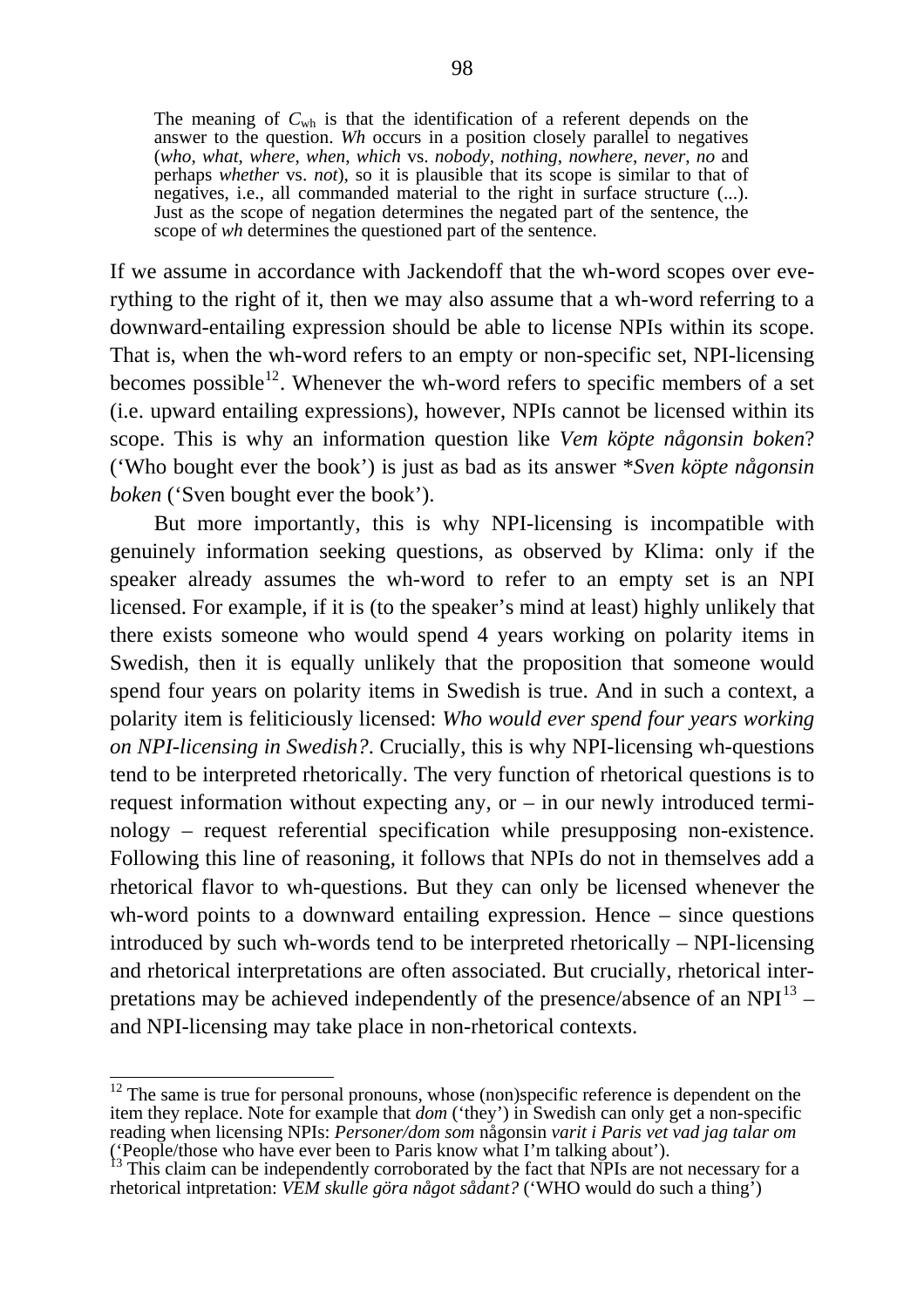Based on the arguments explicated above, we might reach a quite intuitive understanding of why propositional wh-questions may license NPIs without being rhetorical. The reversible logical relations (i.e. between the presupposition of existence and the presupposition of the truth of the proposition) do not work for these kinds of questions. The truth table for non-clefted propositional wh-questions is presented below.





(Where *p*: presupposition of existence, and *q*: the proposition expressed by the wh-question)

As illustrated in this table, the logical relations are not reversible for propositional wh-questions. A presupposition of existence is linked to the truth of the presupposed proposition (i.e. if  $p = 1 \rightarrow q = 1$ ). That is, if there is an obvious reason or motivation for an event, the event must be presupposed. But crucially, if there is no (obvious) reason or motivation for a certain event, it does not necessarily follow that there is no event taking place (i.e. if  $p = 0 \rightarrow q = 0$ ).

 Moreover, presupposing the truth of the proposition does not equal presupposing the existence of a reason corresponding to the wh-argument either: an event can take place without any obvious reason or motivation (i.e. if  $q = 1 \nleftrightarrow p$  $= 1$ ). The existential presupposition, however, cannot arise without a true proposition; if there is no event, there cannot be a reason or motivation for that event (i.e. if  $q = 0 \rightarrow p = 0$ .)

 NPI-licensing propositional wh-questions are thus compatible with genuine information seeking contexts, since the information requested is independent from the propositional content. That is, the wh-word may point to an empty set without affecting the truth of the proposition. Consequently, the wh-word (pointing to a downward entailing expression) may license NPIs inside a presupposed proposition – which in turn explains why NPI-licensing propositional wh-questions may still be interpreted as requesting information. And the heavy but not necessary bias towards a negative answer can be attributed to the empty set the wh-word refers to.

 The information requested in argument and framing wh-questions, on the other hand, is always closely linked to the proposition expressed, either as being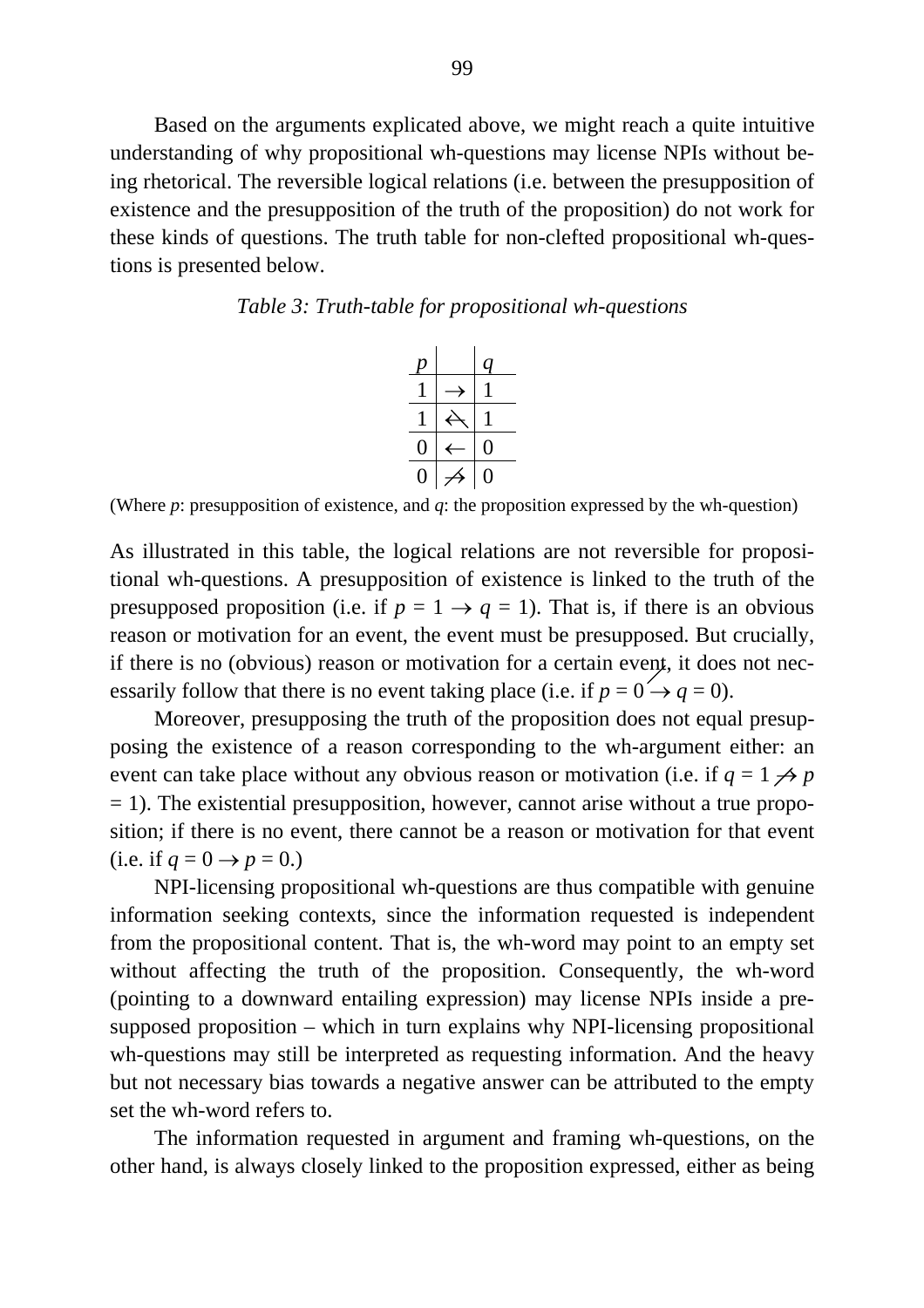arguments belonging to the VP or the IP. Hence, the wh-word cannot point to an empty set without at the same time affecting the presupposition of the truth of the proposition. The truth-conditions for argument and framing wh-questions is given below (a repetition of table 1 above):

#### *Table 4: Truth-table for argument and framing wh-questions*



(Where *p*: presupposition of existence, and *q*: the proposition expressed by the wh-question)

According to my proposal, NPIs are licensed only when the wh-word refers to a downward entailing expression. The only possibility for an NPI to be licensed in argument and framing wh-questions thus occurs when the wh-word refers to an empty or non-specific set – in which case there is no presupposition of an event either. Consequently, the only interpretation of an NPI-licensing argument and framing wh-question is rhetorical, since a rhetorical question requests referential specification while presupposing non-existence.

 Finally, just a few words on the importance of tense. Because of the reversible logical relations of argument and framing wh-questions, the existence of an event equals the existence of a wh-referent and vice versa. And this explains why rhetorical questions are less easily accessible in the present and simple past tense, but very easily acceptable in the future tense and hypothetical past tense. Naturally, the non-existence of a wh-referent is more easily achieved with events belonging to the future or the hypothetical past than to the present or perfective past.

(32) a. #När åker jag *någonsin* till Paris? When go I ever to Paris b. #När åkte jag *någonsin* till Paris?¨ When went I ever to Paris c. När skulle jag *någonsin* åka till Paris? When would I ever go to Paris d. När ska jag *någonsin* åka till Paris? When will I ever go to Paris

Summarizing this section, I have argued that wh-words are not inherently licensing operators from a syntactic point of view; this move away from syntax might explain the seemingly arbitrary licensing properties illustrated in (29) above. Rather, wh-words inherit their licensing properties from the expressions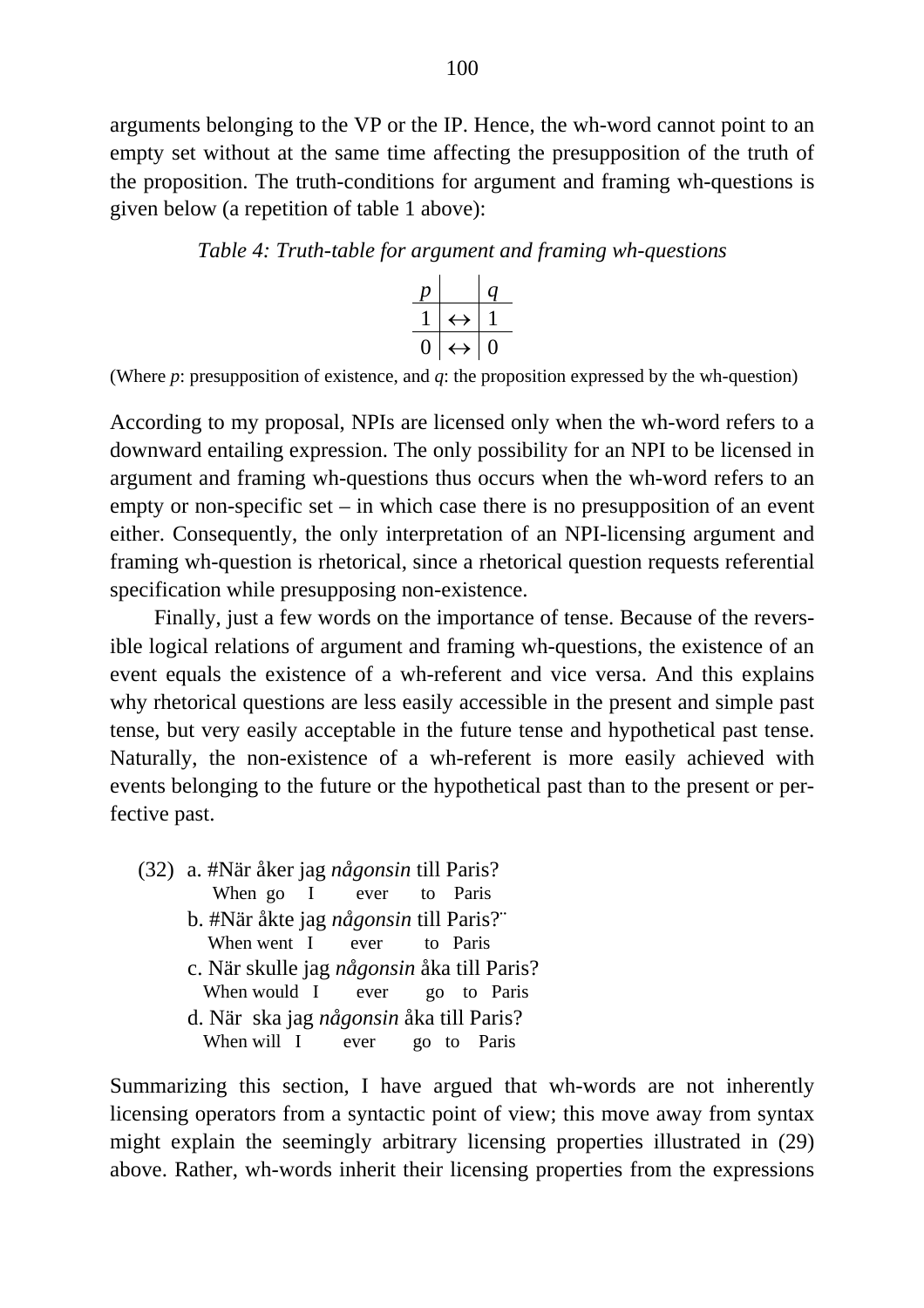they refer to. This means that syntax only determines the scope of the wh-word, not the licensing properties of it. But in order to defend such a claim, it is important to distinguish between the different roles of semantics and pragmatics. Semantic considerations are clearly important for the non NPI-licensing properties of clefts, since the presupposed status of the proposition expressed within the relative clause gives rise to the existential presupposition of the wh-word. But it seems to me that the non-existence of a referent can never be semantically presupposed, but rather pragmatically (or contextually) implicated. That is, NPIs in wh-questions are semantically blocked but pragmatically licensed. However, my claims need further support and looking into before any language universal implications can be drawn from them.

#### **4. Summary**

The focus of this article has been the NPI-licensing properties of wh-questions in Swedish. In order to pinpoint the elusive licensing properties observed in both Swedish and English, I divided wh-questions into three distinct categories: *argument*, *framing* and *propositional* wh-questions. The three groups behave distinctly different with regards to what kind of information they request and how the proposition expressed is semantically related to the wh-word. Argument wh-questions are distinct from the other two groups, in that they request *existential identification*: this is because non-clefted argument questions give rise to an existential *implicature* which can be cancelled by a negative answer.

 Framing wh-questions induce an existential presupposition; thus the function of such questions is to request the *referential specification* of the argument denoted by the wh-word rather than the *existential identification*. Clefts, a common way of expressing questions in Swedish, are inherently presupposing environments. But the interpretation of the cleft is also dependent on the wh-word: clefted argument wh-questions request referential specification, whereas clefted framing and propositional wh-questions have a pragmatic function of requesting reactivation of information.

 From my viewpoint, wh-words are not syntactically NPI-licensing operators; rather the licensing properties of the wh-word are dependent on the properties of the referent. Since wh-words are place-holders, they inherit whatever properties are associated with the item they replace.

 The information requested in argument and framing wh-questions is always closely linked to the proposition expressed: if the wh-word properly refers to a non-empty set, the proposition is by necessity true, whereas if the proposition is false, the wh-word must necessarily refer to an empty set. Since according to my